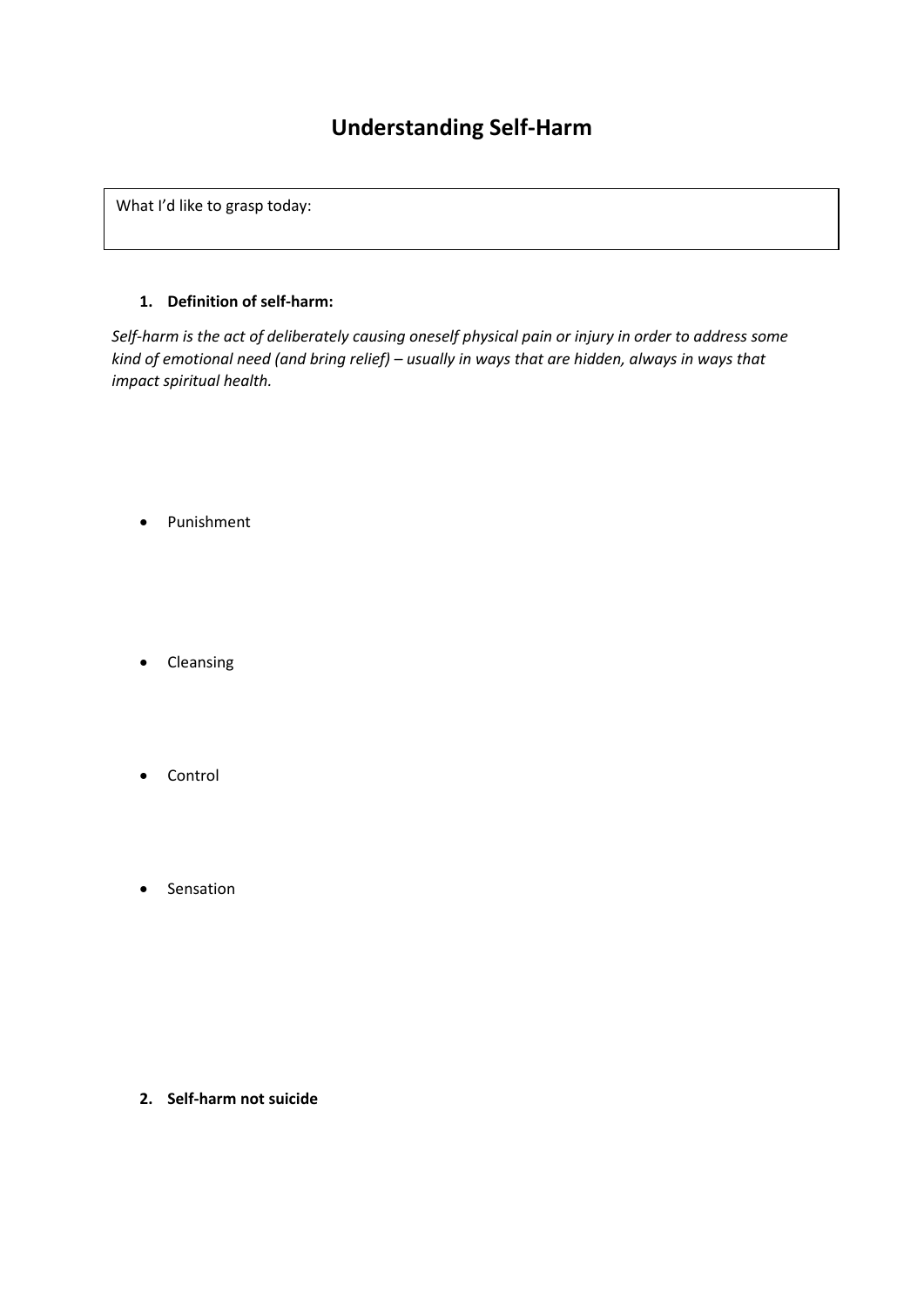- **3. Route to self-harm**
- $\bullet$  Pain

Wrong beliefs about God, self and the world

Contact with others who are struggling in this way

What worries you about supporting someone who self-harms?

4. **Supporting those who hurt: Boundaries, Bibles and Hippos …** 

*The Love, Know, Speak, Do structure that follows is based on Paul Tripp's work in his book, Instruments in the Redeemer's Hands.*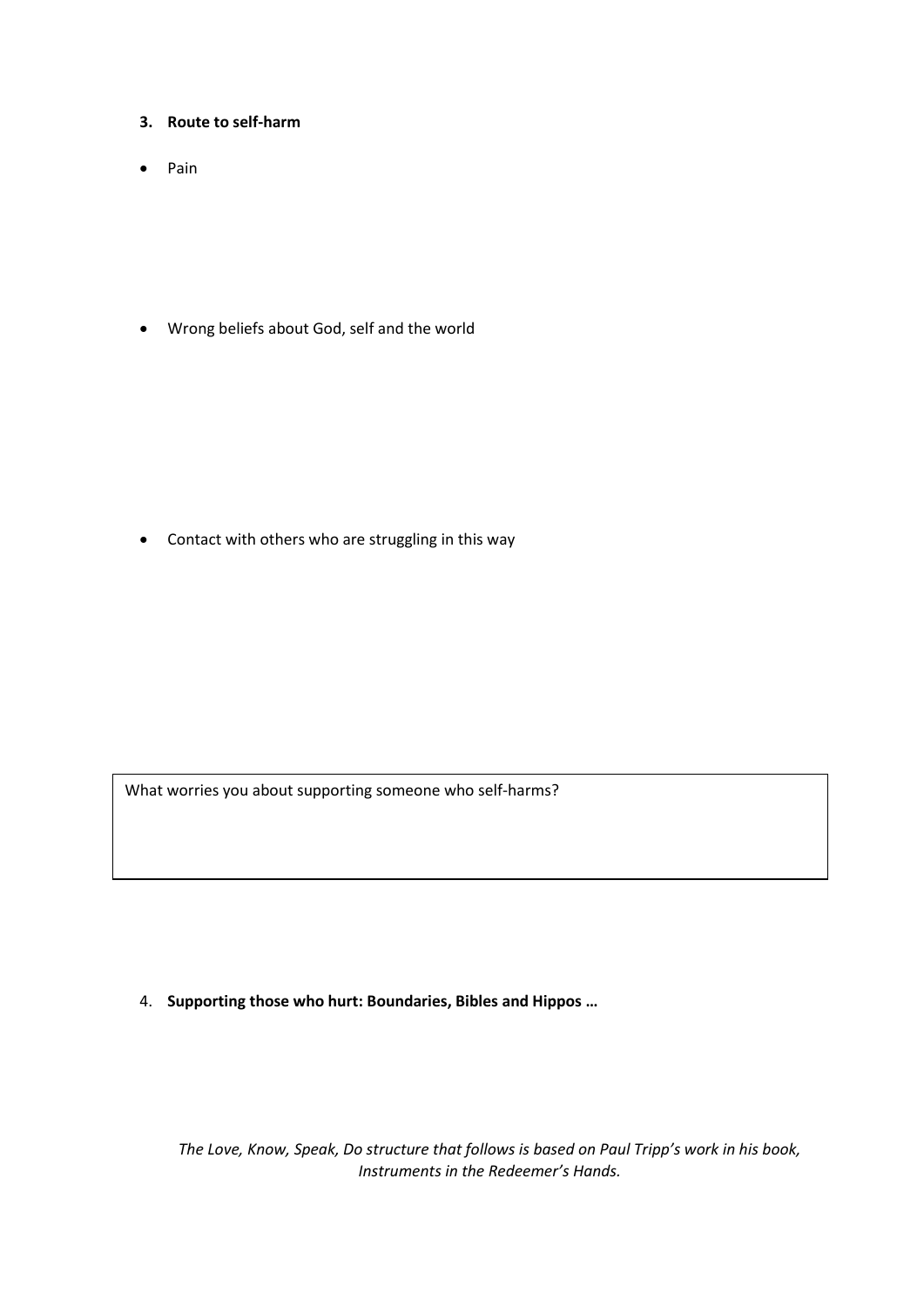Sam (male or female – your choice) is 19. Working in a shop 6 days a week, Sam has some financial independence but still lives at home with a father who has been verbally and sometimes physically abusive over the years. Sam is well-liked at work but doesn't handle difficult customers well. When complaints come, Sam retreats to the stock room and unleashes blow after blow onto his/her arm.

# 5. **Love**

- Loving God
- Loving Church
- Loving Counsellor
- Loving Co-operation

## 6. **Know**

- Knowing the pain
- Knowing the function
- Knowing the false beliefs
- Knowing the external influences